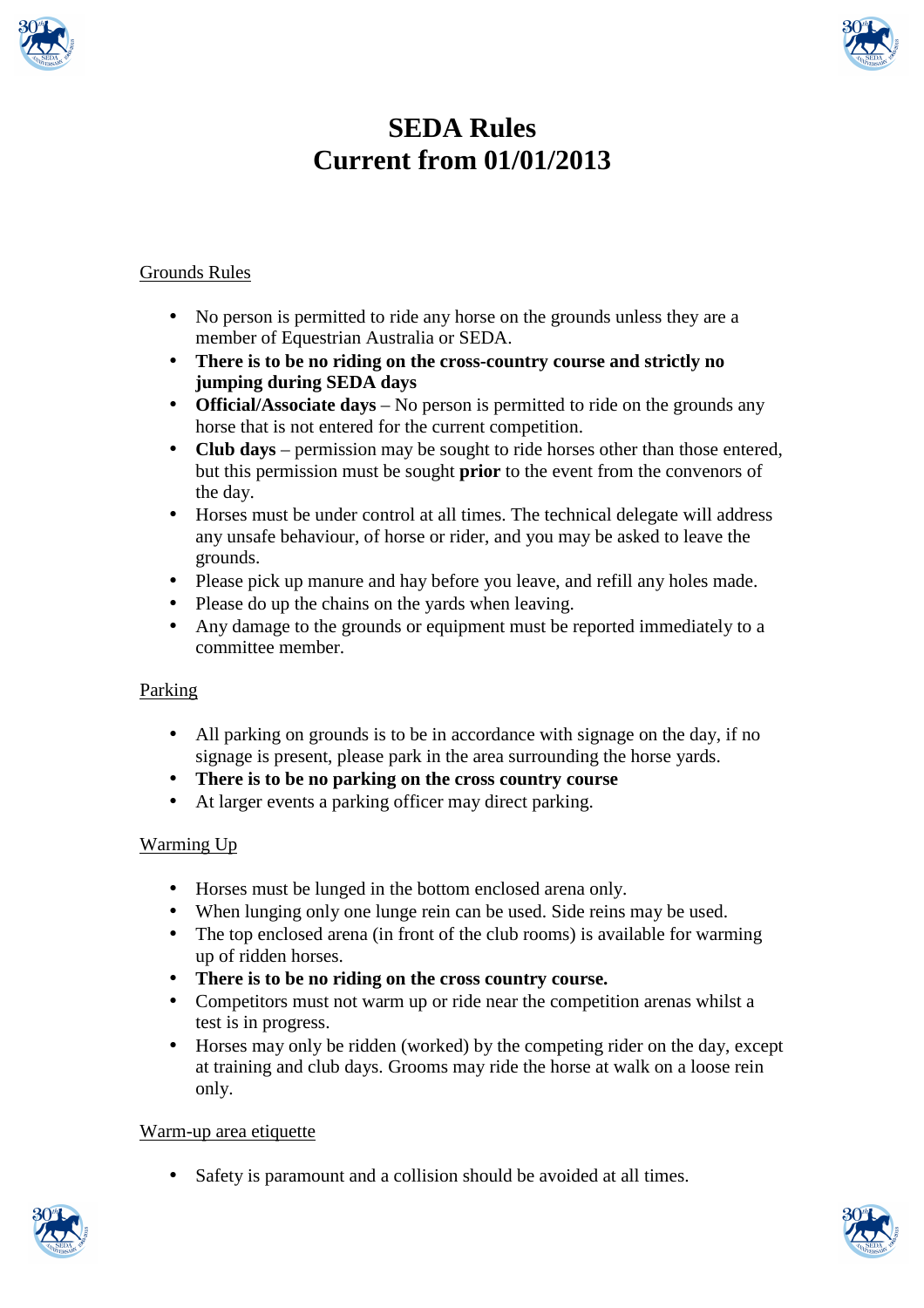



- Before entering the warm-up area, make sure the immediate area is clear.
- Riders should pass left shoulder to left shoulder when on an outside track, otherwise riders should give way to horses on their left.
- The more progressive gait has priority (ie. trot over walk, canter over trot).
- Lateral work has priority over all paces.
- When circling, anticipate your path so as to not stop the flow of other riders.
- Mounting, dismounting and gear adjustment should be done on the boundary of the warm-up area.
- Consideration should be given to the behaviour of other horses in the area that may upset your horse.
- It may be necessary to leave the warm-up area if your horse is upsetting others.
- If a horse is upsetting the majority of others, an Official should be sought with a view to requesting that horse's removal for safety's sake.

## Coaching of Riders

• Coaching must be conducted outside of the designated warm-up area. This means coaches must not stand inside of the designated warm-up area for safety reasons.

#### Dress Code

- Protective hats meeting current Australian Standards and approved riding boots must be worn at all times when mounted. Current numbers AS/NZS3838, EN1384, ASTMF1163.
- Gloves are required to be worn (preferably white) when riding, in accordance with EA rules.
- For dress code for Official competitions, see EA rules.
- Riders competing in Unofficial/Associate/Club days are permitted to wear neat casual attire, preferably SEDA polo shirts or own shirt with collar and sleeves.
- Riders competing at the SEDA championships in Associate classes are required to wear hacking jackets.

#### Saddlery and Tack

- Only EA approved bits and tack are permissible. See EA dressage rules.
- During training and club days, horses are permitted to wear boots or bandages in the competition arena.

## Plaiting

- Plaiting is compulsory for all Official classes, and for all Associate classes conducted on the same day as Official competitions.
- Plaiting is not compulsory for training and Club days.



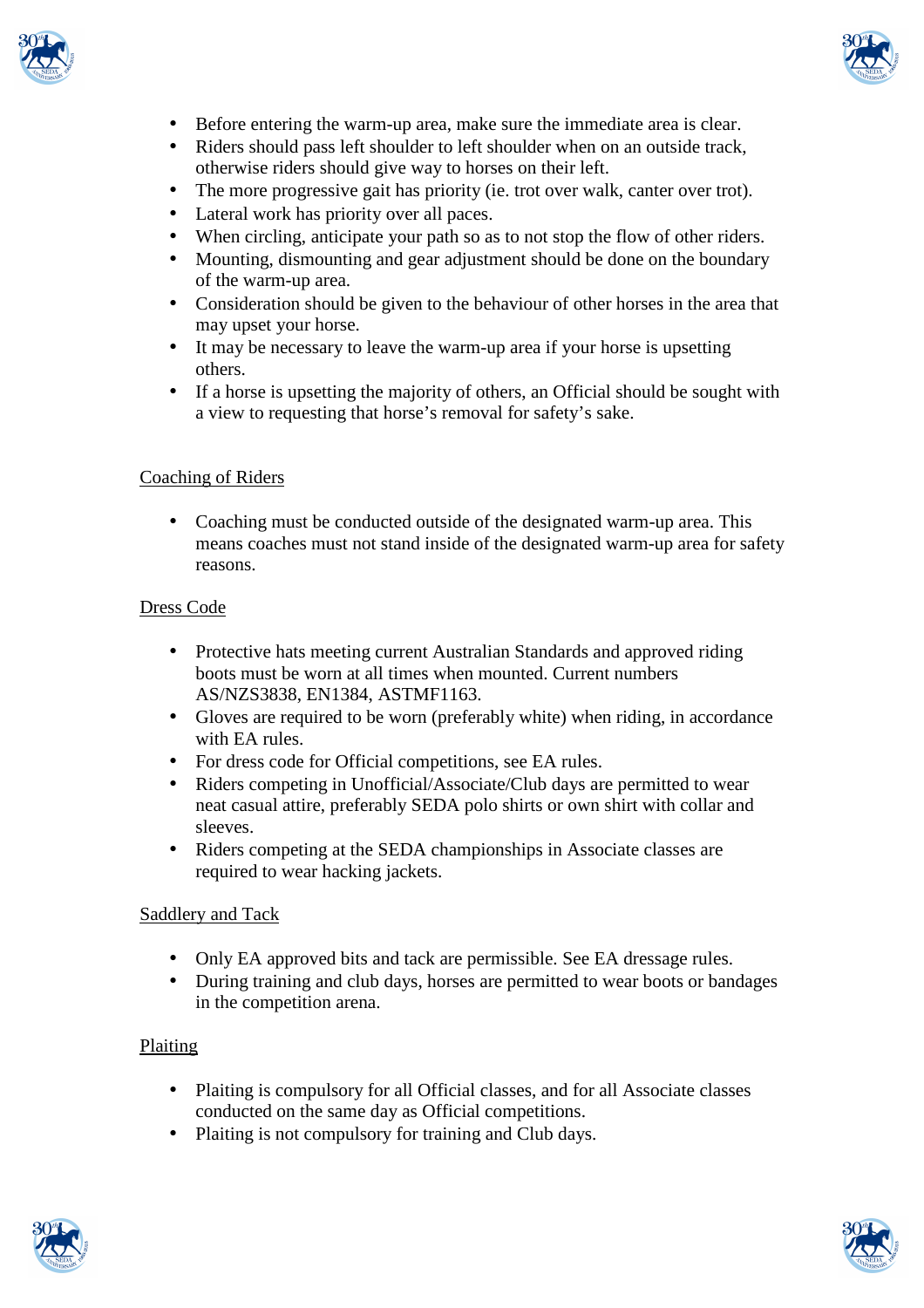



# Competition Entry

- Horses may only be entered in Official **or** Associate **or** training tests in any one competition.
- Horses may not compete in more than three (3) tests per day.
- A horse may only compete in two consecutive dressage levels on the day.
- Official and Associate competitions will be conducted under EA rules.
- For SEDA training days and club days, riders need to be a SEDA member, or member of an approved EA associated club. Horses do not need to be registered.

# Hors Concors (HC)

• Official riders wishing to ride HC must elect to do so when submitting entries for the competition.

## Upgrading of horses for SEDA series

• Horses having won the series in their grade (Preparatory, Prelim, Novice) are required to upgrade in the following series to be competitive, or must compete HC.

#### Pony dressage

- Pony dressage classes will be offered for Official and Associate competitions.
- Riders are not split between junior and senior.
- If competing in Official competitions, ponies must be EA registered, owners and riders financial EA members, and hold Performance card and Height certificate.

#### Late entries/Scratching from a competition

- Late entries are not accepted.
- If withdrawing or scratching please advise the convenors as soon as possible using the telephone number on the draw.

## Draws

- Entrants must forward a stamped self-addressed envelope if they wish to receive a copy of the draw by mail.
- Draws will be posted on the SEDA website.

## Refund Policy

- If a competition is cancelled for any reason, entry fees will be refunded in full.
- If you scratch before the close of entries, SEDA will refund your entry fee in full.



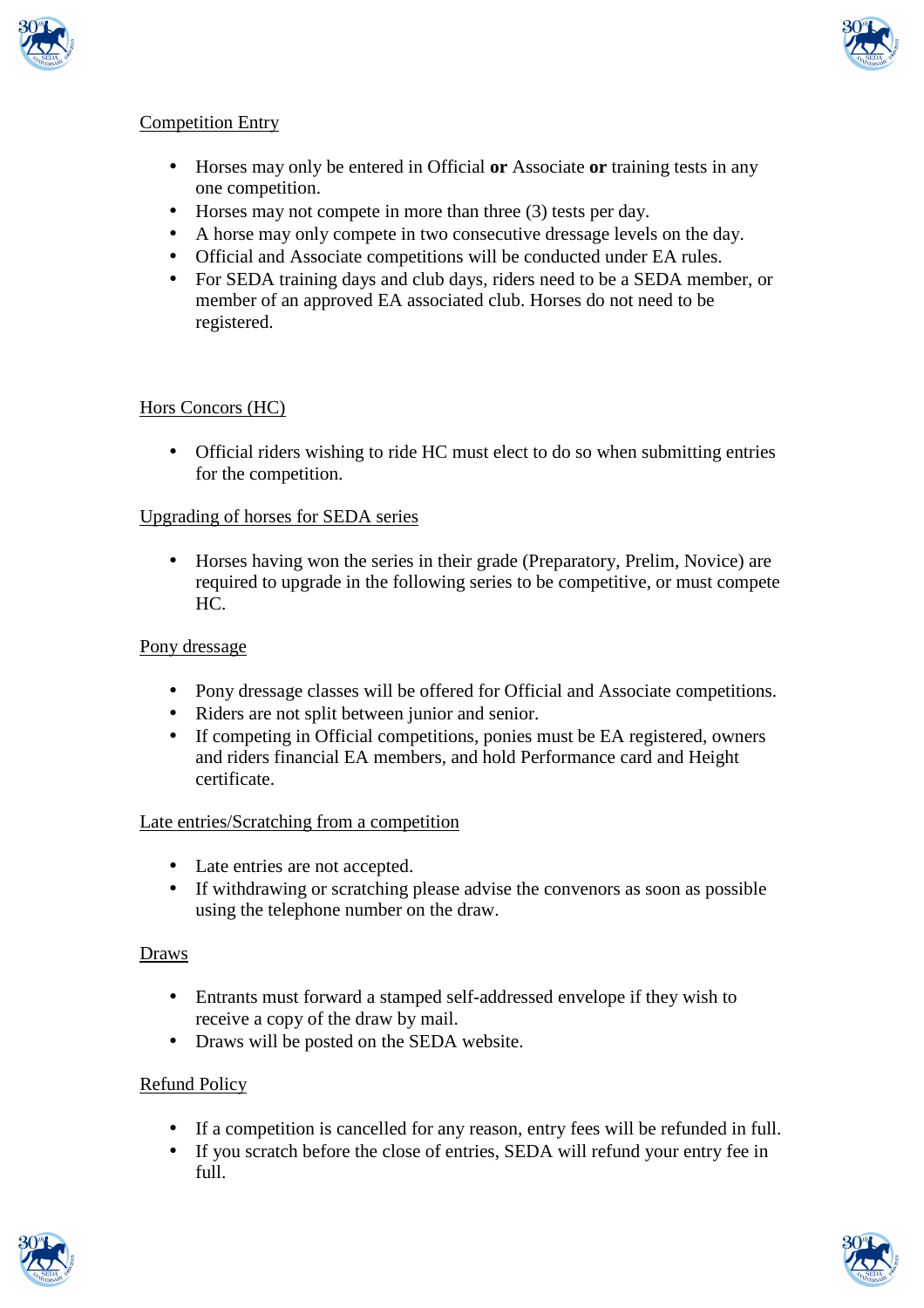



If you scratch after the close of entries, and a medical or veterinary certificate is provided, SEDA will refund entry fees less a \$15 administration fee.

## Calling of tests

• All tests may be called up to and including Advanced as per EA rules. (EA Sec 3.14)

## Presenting to the judges

- At club, training days, and Associate competitions please present to the judge directly.
- At Official competitions, where bridle numbers are worn, please ensure the judge can identify your number as you ride past or present directly to the judges.

# Presentations

- Results will be displayed prior to presentations.
- At Official/Associate/Championship events, riders are to be present in competition attire and unmounted. These events are often sponsored and representatives of the companies involved may be attending, therefore the competitor's appreciation must be demonstrated by their presence at the presentation ceremony.

## Prohibited Substances List – effective 4/4/2011

- Refer to EA rulings
- We reserve the right to swab horses at our events.

## Weather policy

- Hot weather policy if the forecasted temperature is greater than  $35$  degrees for the competition day, as advertised on the Friday nightly news, the competition will be cancelled.
- We reserve the right to cancel competitions due to fire, flood or storms.

## Volunteering

- As a valued SEDA member, **you will be required to assist at a club event**, eg setting up, catering, pencilling, running, computing, packing up. Please nominate a preference of month and job on your membership form.
- **All members will be expected to assist at our Championships. A roster will be drawn up.**